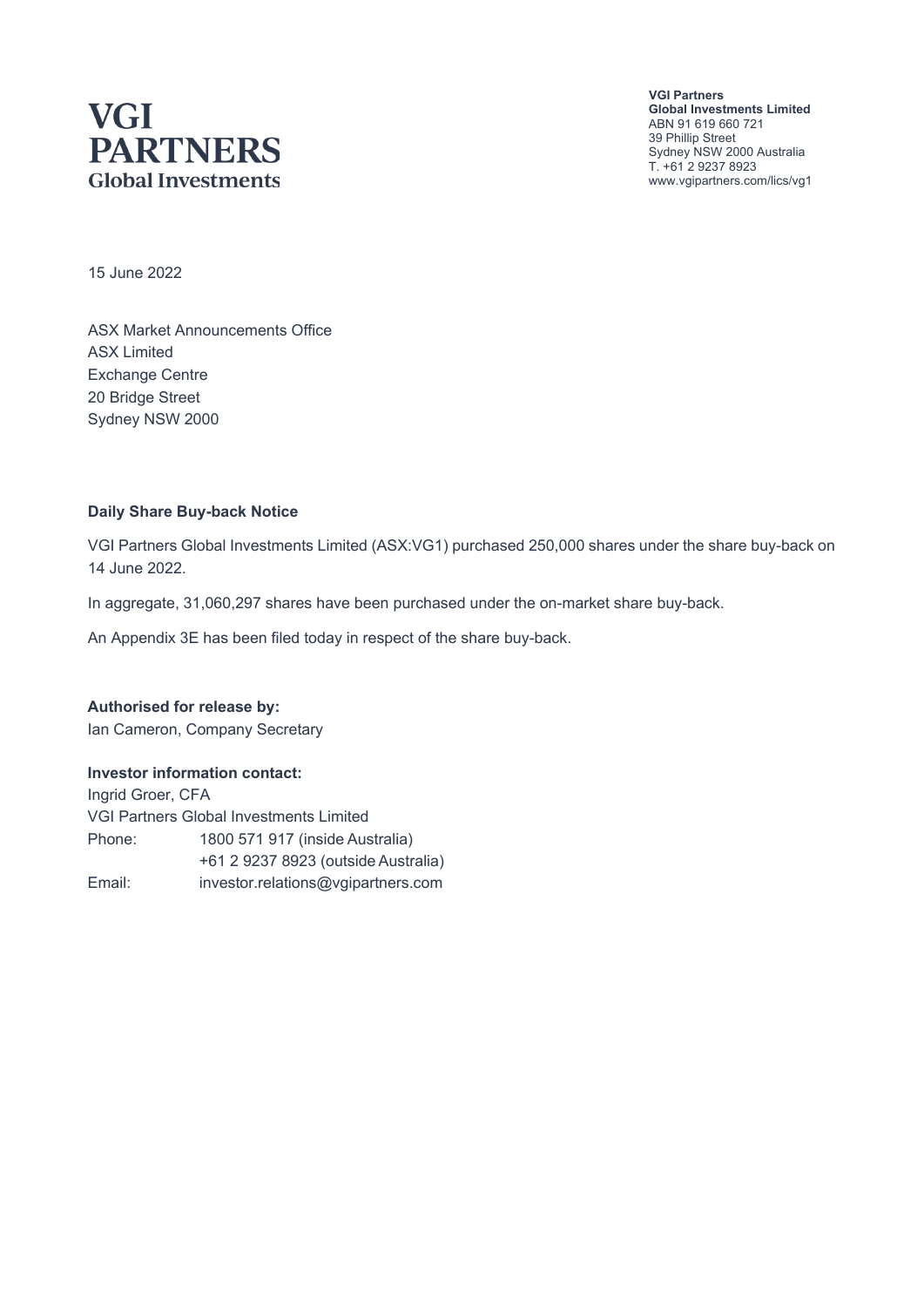*Rule 3.8A*

# **Appendix 3E**

## **Daily share buy-back notice (***except* **minimum holding buy-back and selective buy-back)**

*Information and documents given to ASX become ASX's property and may be made public.* Introduced 1/9/99. Origin: rule 3.6, Appendix 7C. Amended 30/9/2001, 11/01/10

| Name of entity                                 | ABN/ARSN       |
|------------------------------------------------|----------------|
| <b>VGI Partners Global Investments Limited</b> | 91 619 660 721 |

We (the entity) give ASX the following information.

#### **Information about buy-back**

1 Type of buy-back <br> **1** On-market buy-back within 10/12 limit

2 Date Appendix 3C was given to ASX

18 August 2020

#### **Total of all shares/units bought back, or in relation to which acceptances have been received, before, and on, previous day**

|                |                                                                                                                                              | <b>Before previous</b><br>day | <b>Previous day</b> |
|----------------|----------------------------------------------------------------------------------------------------------------------------------------------|-------------------------------|---------------------|
| 3              | Number of shares/units bought<br>back or if buy-back is an equal<br>access scheme, in relation to<br>which acceptances have been<br>received | 30,810,297                    | 250,000             |
| $\overline{4}$ | Total consideration<br>paid<br>or<br>payable for the shares/units                                                                            | \$67,652,905.47               | \$366,442.39        |

<sup>+</sup> See chapter 19 for defined terms.